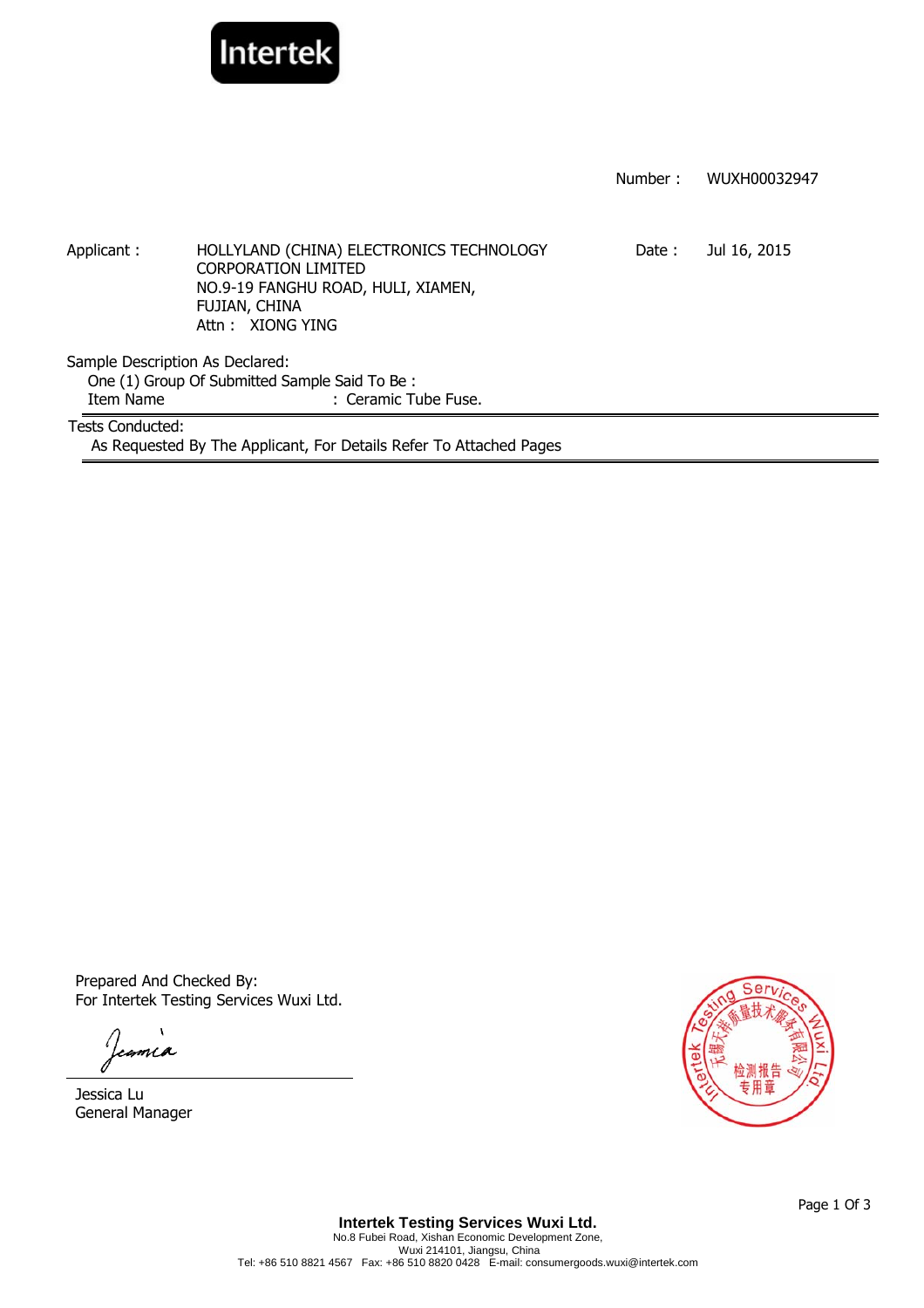

Number : WUXH00032947

Tests Conducted (As Requested By The Applicant)

Interte

1 SVHC Testing

By a combination of X-Ray Fluorescence Spectroscopy, Inductively Coupled Argon Plasma Spectrometry, Gas Chromatography – Mass Spectrometry, Liquid Chromatography - Mass Spectrometry, UV-VIS Spectrophotometer, Ion Chromatography, Gas Chromatography - Electron Capture Detector, Headspace Gas Chromatography - Mass Spectrometry and High-Performance Liquid Chromatography.

The Thirteenth List (2 SVHC Release in June, 2015)

| <b>Chemical Substance</b>                                                                                                                                                                                                                               | CAS No.                | Results $\%$ (w/w) |
|---------------------------------------------------------------------------------------------------------------------------------------------------------------------------------------------------------------------------------------------------------|------------------------|--------------------|
| 1,2-Benzenedicarboxylic acid, di-C6-10-alkyl<br>esters; 1,2-benzenedicarboxylic acid, mixed decyl<br>and hexyl and octyl diesters with $\geq 0.3\%$ of<br>dihexyl phthalate (EC No. 201-559-5)                                                          | 68515-51-5; 68648-93-1 | ND.                |
| 5-Sec-butyl-2-(2,4-dimethylcyclohex-3-en-1-yl)-5-<br>methyl-1,3-dioxane $[1]$ ,<br>5-Sec-butyl-2-(4,6-dimethylcyclohex-3-en-1-yl)-5-<br>methyl-1,3-dioxane [2]<br>[covering any of the individual isomers of [1] and<br>[2] or any combination thereof] |                        | <b>ND</b>          |

Reporting Limit=0.020% (Raw Material) SVHC = Substance Of Very High Concern ND = Not Detected (The Result Is Less Than The Reporting Limit) Reporting Limit = Quantitation Limit Of Analyte In Sample ∆ = Determination Was Based On Elemental Analysis. The Content Was Calculated Based On Assumption Of Worst-Case.

Date Sample Received: Jul 13, 2015 Testing Period: Jul 13, 2015 To Jul 16, 2015